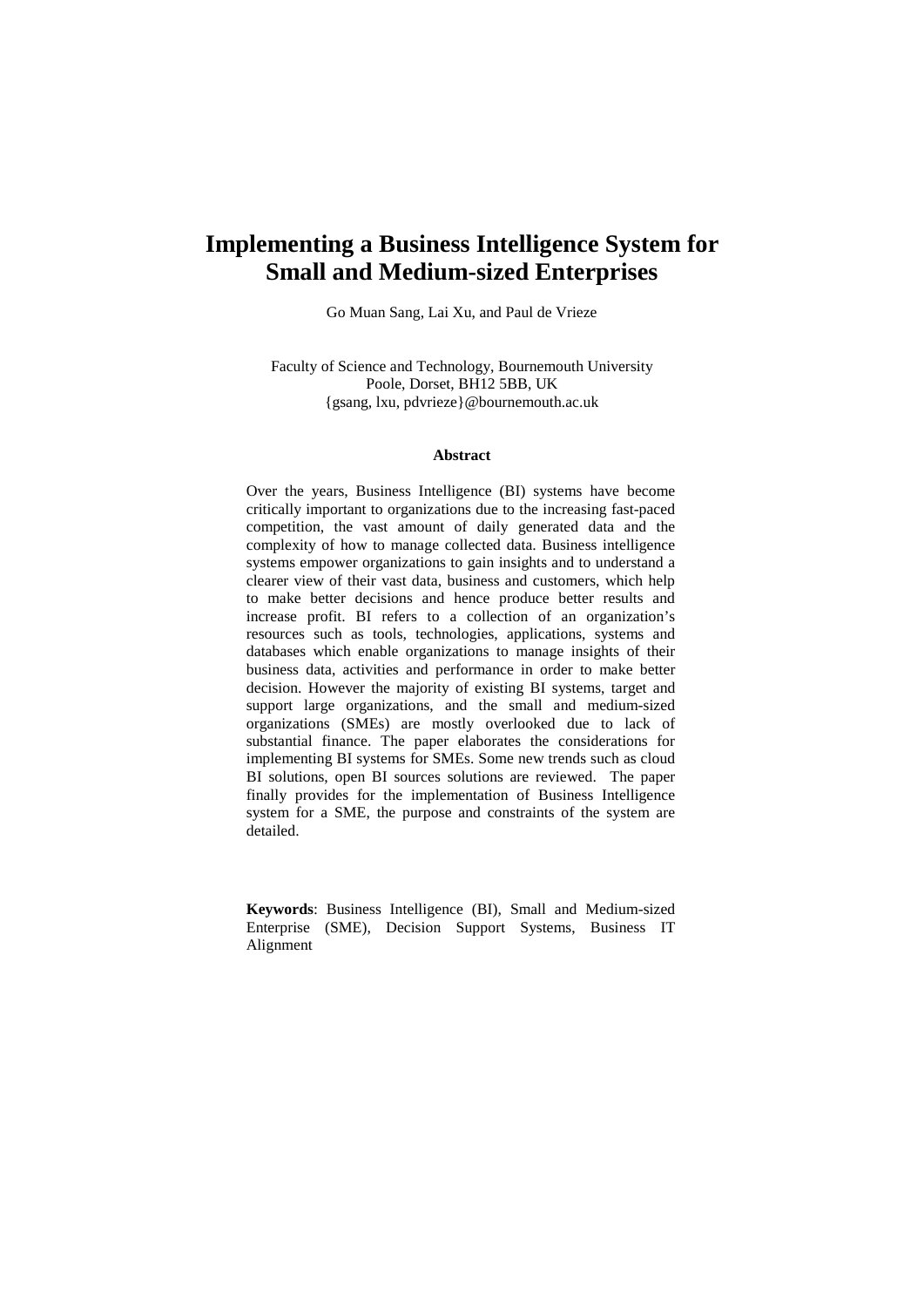## **1.0 Introduction**

Today, businesses collect enormous amounts of data from their daily activities [1]. It is increasingly essential to leverage and make sense of the large collected data in order to exploit new opportunities as well as to create competitive advantage and a foundation for decision-making process [2].

New challenges of increasing changes and complexity of business demands are emerging for the enterprise systems [2]. This forces enterprises to operate in new ways [2]. Gaining business insights includes the process of integration of data from internal and external data sources, utilizing analysis tools and techniques to make sense of the data, converting the gained insight into actions, and making decisions [3, 4].

The key strategy for creating effective decisions and competitive advantage lies in understanding the data that will shape the marketplace [2]. Finding ways of composing and making sense of large data flowing within and across the enterprise is becoming a key business success factor [2, 5]. For organizations, technology is a key enabler, and by creating and implementing technology-enabled business systems, like Business Intelligence (BI) leads to success and helps to strive in this competitive market [6, 7].

Insights of business data, performance and customers are increasingly important to decision makers and managements. BI systems are designed and built for enabling and managing insights [1]. Furthermore, uncovered insights and knowledge from data can be turned into competitive edge and profitable actions [2, 8]. As a result, BI is treated as one of the most valuable assets to organisations [9]. In the following subsections, we are going to review BI systems, typical architecture of BI systems, and implementation challenges of BI systems.

### **1.1 Business Intelligence Systems**

The concept of Business Intelligence System was firstly introduced by Luhn [10]. It is widely recognized and popularized in recent years due to the significant impact that it can make on businesses [11]. The global markets, technology innovations, competition, and high volume of data (big data) generated by business activities constrain the organizations [1]. BI systems are essential to operating today's businesses [2].

BI has different definitions to different fields of experts [9]. From the view of CRM experts, BI is about integration of operational front-office applications with operational back-office applications. From the view of data warehouse experts, BI is just a new term but providing decision support applications on a new technology platform. From the view of data mining statisticians, BI characterizes the advanced data mining algorithms, such as neural induction techniques.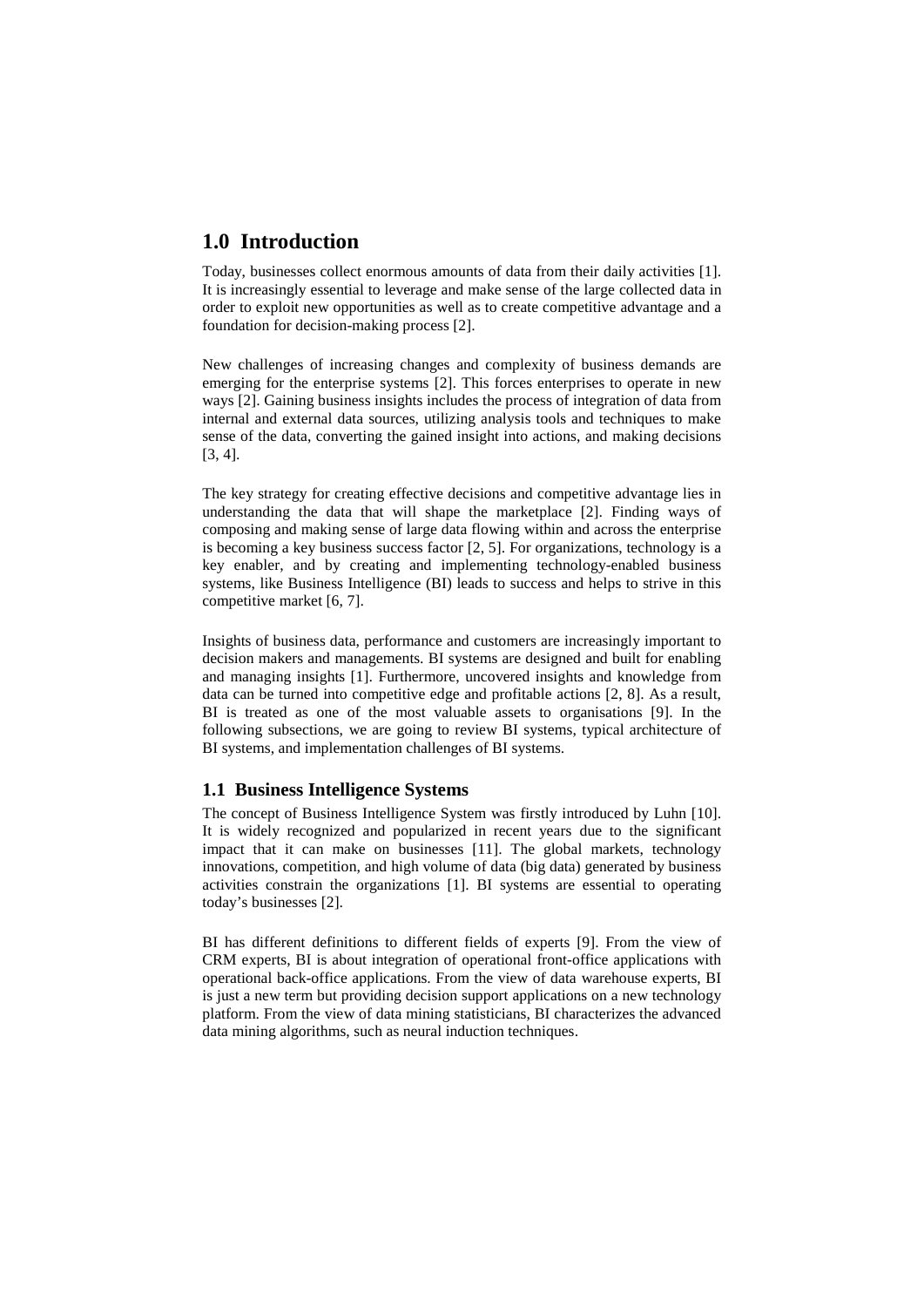Papers [2, 12] explain that BI is an enterprise architecture which includes the integrated collection of operations as well as decision support applications and databases that gives the business users easy access to their business information and aids them in the decision-making processes. Furthermore, Turban *et. al.* agree that BI is a collection of decision support technologies which enable the users such as executives, managers, analysts to make effective decisions [1].

#### **1.2 Typical Architecture of BI Systems**

The business intelligence system typically comprises of components, such as Data Sources, Data Integration, Data Warehouse, Data mining and Applications (Visualization) [2]. Figure 1 shows typical architecture of BI systems. Different components of a BI system perform different functions.



Figure 1: Typical Architecture of BI Systems [2]

Data movement is an essential function for a BI system. The ETL (Extraction, Transformation and Load) process is usually implemented. ETL is concerned with integrating data from various sources, processing the data with the transformations required, and loading the data into a database [2, 13]. Extraction simply deals with obtaining data from one or more destinations [13]. Transformation involves converting the extracted data into various rules, functions or formats required by the structure and design of the data warehouse [13]. Load concerns with inputting the transformed data into a data warehouse or a target database [13].

The extraction process can be challenging because data can be stored in diverse sources (relational databases, flat files) with different structures [2]. In addition, data might be required to source from applications or web mining [13]. This means that data may be required to access from the same server or different server location, hence it may require different rules and policies of access. Accessing flat files or web data can be completely different from a database or a documentDB such as MangoDB [2].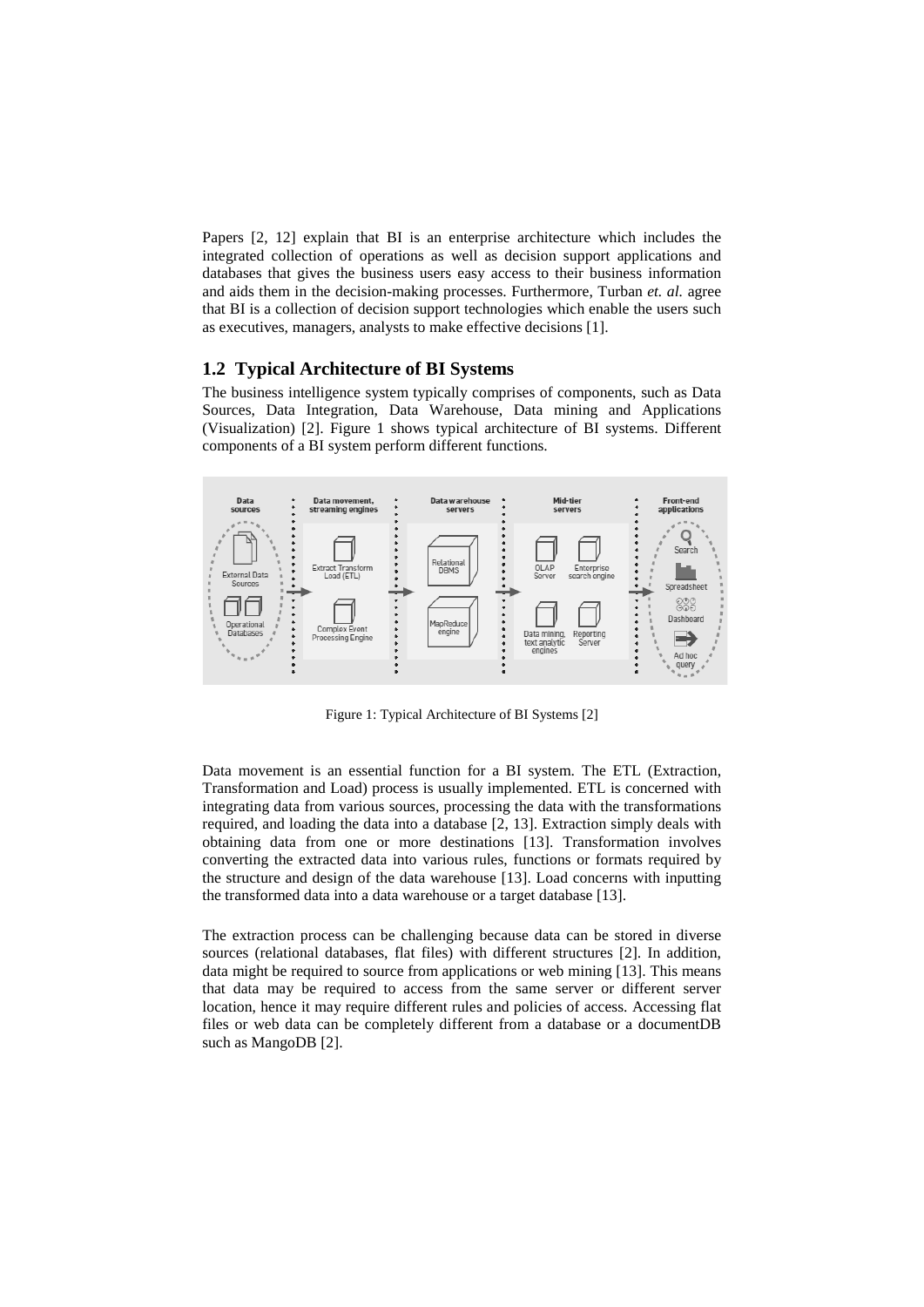Data warehouse is essential to operating any BI systems because it stores and provides historical and most up-to-date data required. Data warehouse can be built multi-dimensionally and designed in either bottom-up or top-down approach [13].

According to [13], there are two distinctive characteristics between a data warehouse and a traditional database; OLAP is used to support data warehouses and OLTP is used for running traditional databases. **OLAP (Online Analytic Processing**) is a data warehouse database but specifically designed for reports and analysis. It is usually built multi-dimensionally to support business's needs [13]. It focuses on performance so that data access can be fast and response time can be reduced [1]. Thus it requires powerful and high performance CPU and memory as well as huge storage capacity [2, 8].

In contrast, traditional databases, also known as **OLTP (Online Transaction Processing)**, are optimized for transactional and day to day data processing, and preserve data integrity [13], without data analysis for supporting multi-dimensional business needs.

Front-end applications provide data view and manipulation available to the user [2]. Dashboard is often used due to effective usability [14] Different types of reports such as decision-support systems are often designed and built to meet specific business needs [1]. Furthermore, the user can get deeper insights using Analytic application whereas interaction and further investigation can be carried out [17].

BI applications are essential to operating the businesses as well as to get insights [2]. BI Applications can range from traditional reports to recent popular analytics, and predictive tools such as IBM Watson Analytics, Microsoft Azure Stream Analytics, Qlik and Tableau. Those applications can be used across different fields, from government to banking, from education to insurance.

One major benefit BI can offer to the business is that it enables them to manage insights of their business's data [1]. Effective managing insights of businesses and performances enable organization to be competitive and to create business values [17].

#### **1.3 Challenges of Business Intelligence System Implementation**

BI can provide valuable and actionable insights, ultimately helping decision makers. With the growth of the Internet, pervasive computing and their applications, numbers of challenges, such as big data and data integration from different resources, are faced for implementing BI systems.

Inevitably, the key challenge for BI is the vast amount of data collected by organizations. The vast available data makes it difficult for the organizations to effectively accumulate and process for potential benefits and competitive edge [1].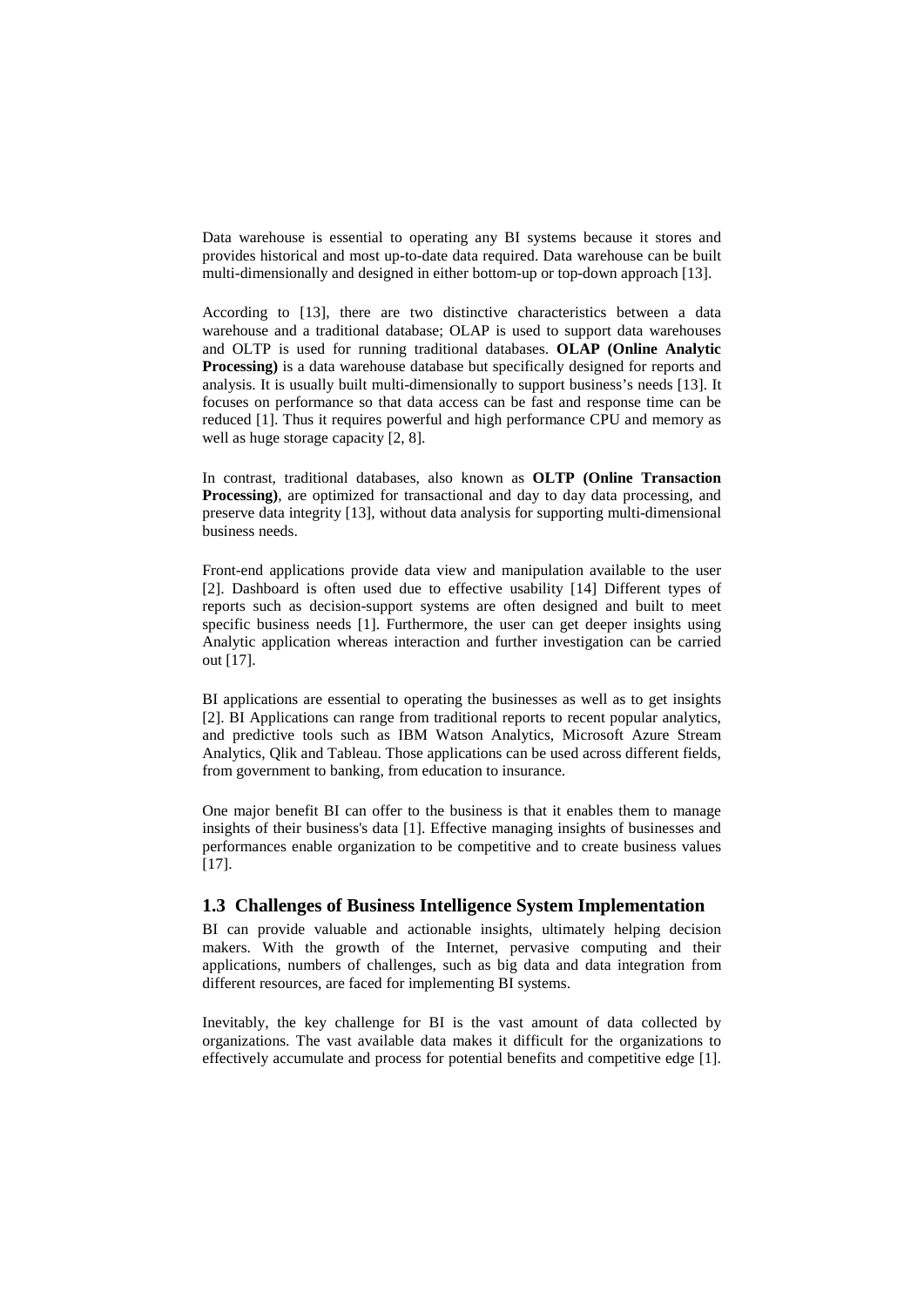Secondly, integrating data from different sources, applications and systems is challenging for both Large and Small companies due to the vast amount of data available [1]. Furthermore, data can be stored in different platforms and file formats at varied servers across different locations. Rivalry among businesses is fearsome in this changing unpredictable market. Hence, insights of the business and its customers are increasingly important and it can be a major factor differentiating from the competitors [17]. However, it is a daunting task to make sense of the collected large data [1].

Furthermore, traditional and predefined reports can cause cumbersome business process as well as a slow down on making decisions [20]. The overall implementation and deployment of BI is costly as well as time-consuming, in either adopting the existing vendors or developing own solution [1], which has been always problematic.

In summary, BI systems are crucial for organisations in all sizes. Large organisations are able to build enterprise systems to possess the resources to manage, create diverse and advanced operational systems [15, 21]. The adoption of BI systems for SMEs is still unreachable because of the cost of building BI systems. We have thus looked at how to provide an affordable BI solution for small and medium-size enterprises. In this paper, we elaborate the considerations for implementing BI systems for SMEs. Some new trends such as cloud BI solutions, open BI sources solutions are briefly reviewed. The paper finally provides for an implementation of a business intelligence system for a specific SME, the purpose and constraints of the system are detailed.

The rest of this paper is organized as follows: Section 2 discusses BI system development method. Section 3 reviews new trends for adopting BI systems for SMEs. A case study of an insurance company is presented in Section 4, which also provides insights of a BI solution for SMEs. Conclusions and future work are discussed at the end.

## **2.0 BI System Development Method**

Implementing BI systems just like implementing other enterprise systems generally includes the following phases [16]: requirement and analysis, design, implementation, deployment as well as review and enhancement phases, as shown in Figure 2.

At the requirement and analysis phase, requirements of adopting a BI system need to be clearly defined in order to justify the cost and benefits of the adoption [16]. A set of key performance indicators (KPIs) are maintained by business users, and hence they should be included in the requirement analysis [16, 13]. This phase produces an abstract design of relevant items, components and data sources with the appropriate structures of intended storage, required by the BI solution [16].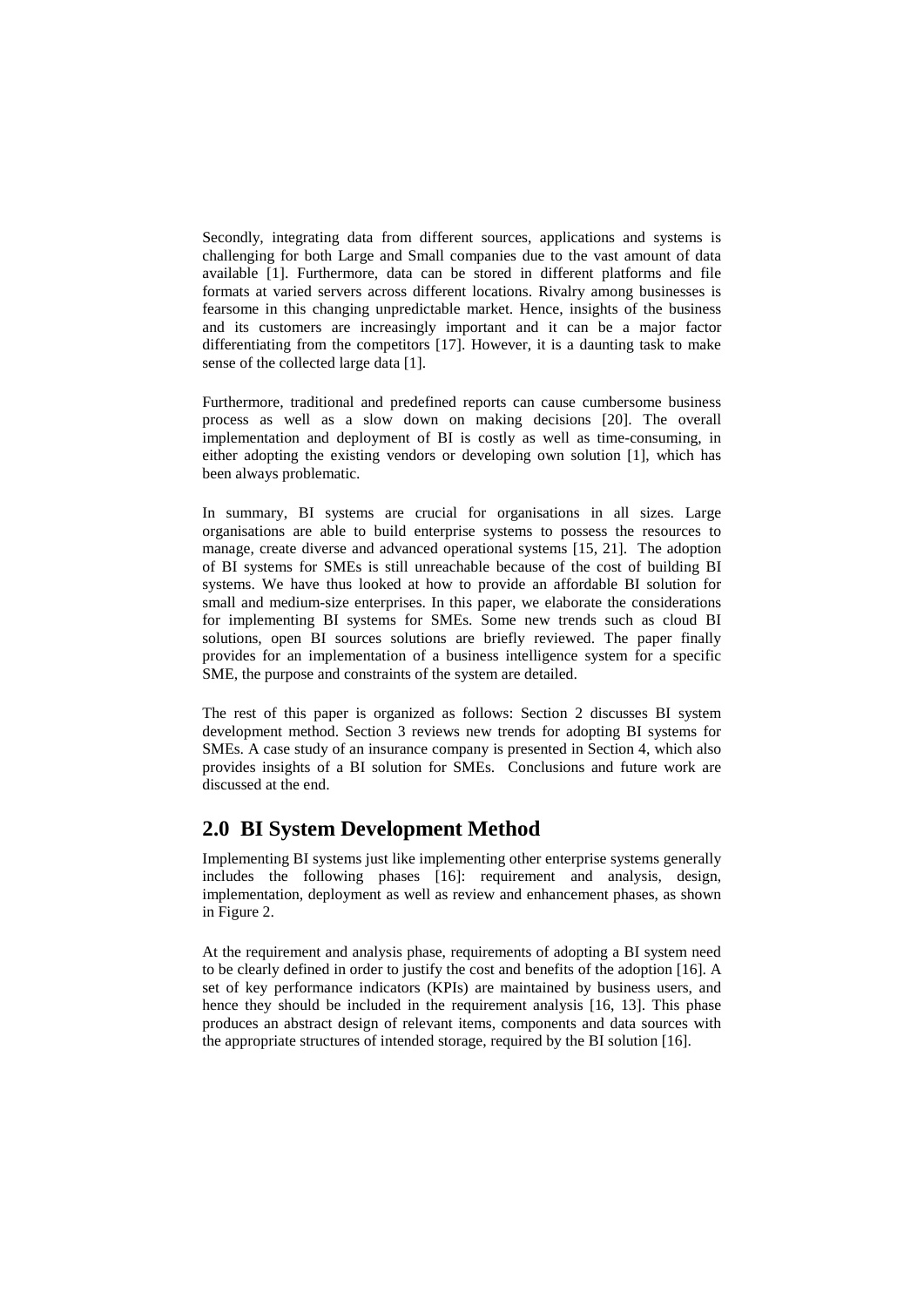Upon the outcome of the requirements and analysis phase, appropriate BI technologies need to be selected. To maximize the success and delivery of requirements and expectations, prototyping is used in analysing the functional deliverables [16]. This process also includes technical architecture, data models such as dimensional models, and application design based on the requirements [13].



Figure 2: BI Life Cycle (Adapted from [16])

The full implementation of the identified BI should be carried out at the implementation phase. This process includes the development and testing of the defined components, features, and sourcing and storing the relevant data from internal and external data sources (ETL) [16]. The key benefit of BI lies in identifying and gaining hidden insights from the data, and turning the gained insights into actionable opportunities [2, 3, 13].

Once the implementation phase is completed, the solution is deployed, and is available to the users. User training and support are critically important to the success of the solution [16]. This requires an interactive approach, with adjustments to meet the user's needs [16].

New challenges for businesses are constantly emerging due to the new demands of customers, increasing competitive market and rivalry, and the large data generated by businesses [2, 8]. Improvement and enhancement are important for maintaining the users' satisfaction, and for meeting new demands of the business. The goal of the review and enhancement phase is iteratively reviewing and enhancing the BI application which enables to meet the needs of the business and users. This can be done by analysing new requirements of application and component, measuring the success of application, extending the application across the enterprise, and increasing cross-functional information sharing [16].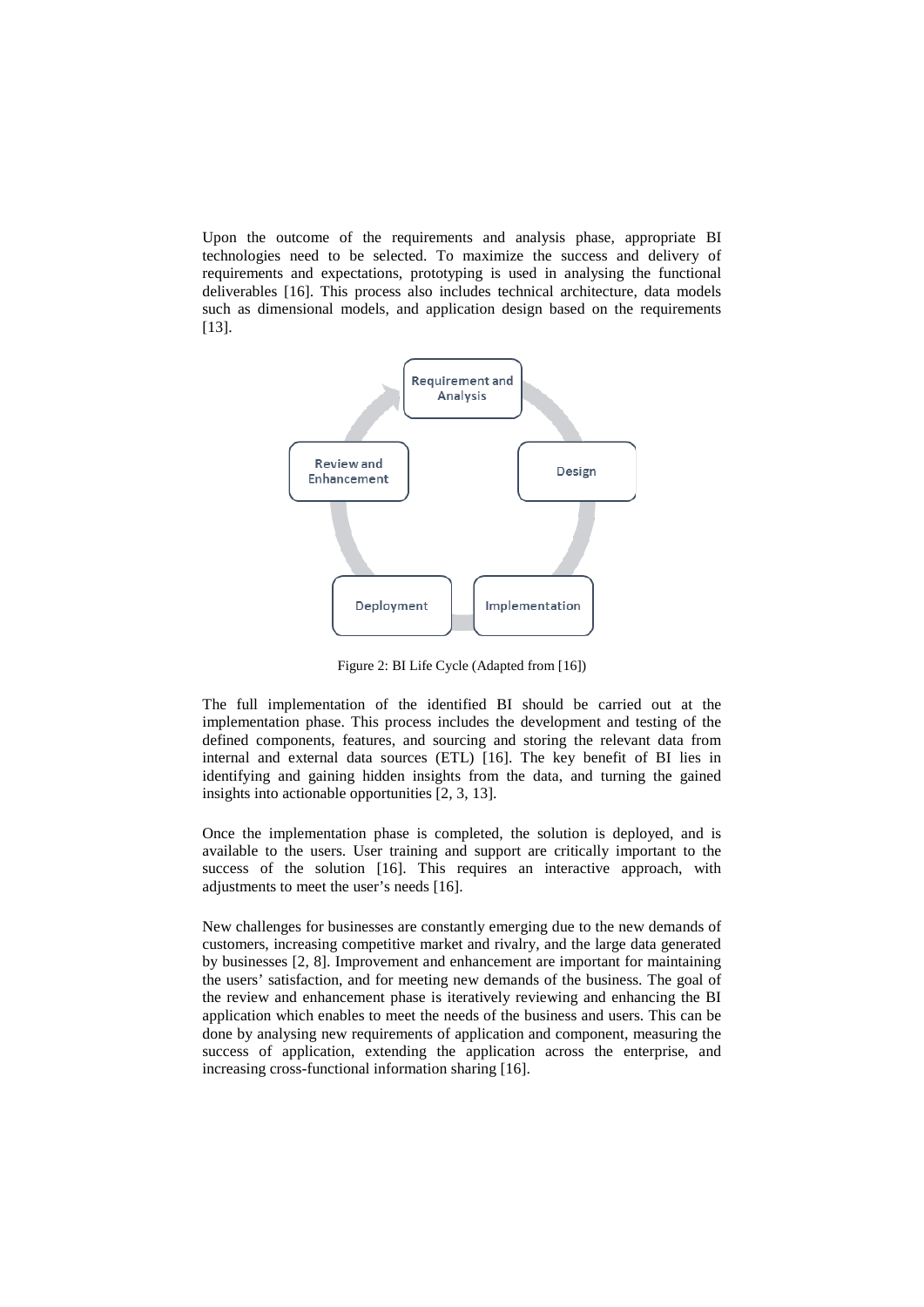## **3.0 Aspect of BI Technology**

The Internet has fundamentally changed how people consume software. Cloud computing has enabled users to use computing resources in a pay-per-use manner and perceiving these resources as unlimited [18]. Open source software provides free and modifiable software.

## **3.1 Cloud computing**

Cloud computing is increasingly popular, offering alternative solution to in-house IT solution. Cloud computing enable the ability to access large amounts of data and computational resources through a variety of web interfaces [19]. It is software as a service via the internet. The services are delivered from data centres and accessible from anywhere.

Small enterprises and start-ups that do not have the legacy of IT systems are the major consumers of Cloud [22]. One major benefit to cloud computing is that it is relatively cheap because it does not require to buy any hardware or equipment to adopt it [22]. Thus, it is more affordable and implementable for SMEs. Moreover, a variety of built-in functionalities and features such as Web Analytics are available.

However, it is a big responsibility for companies adopting cloud services provided by an external vendor because companies have to hand over all their customer data and hence lose the primary control of their own data. Moreover, the very complex legalism in data protection, privacy and security are ever becoming complicated.

Despite the fact that, there are agreements on various service levels which are signed off between the company and the cloud service provider, the potential risk of problems with backup and recovery plan, and instant access to your own data from a separate party can only be higher than managing self-process and procedures.

| Advantage                          | Disadvantage                                      |
|------------------------------------|---------------------------------------------------|
| • No IT infrastructure needed to   | All data are stored outside the                   |
| implement                          | organization reaches                              |
| Cheaper as no technology           | • Loss of ownership over data                     |
| equipments are required to buy and | Security risk due to no ownership<br>$\bullet$    |
| implement                          | of your own data                                  |
| • Can be accessed anywhere via the | Can be issue for large organizations<br>$\bullet$ |
| internet                           | with legacy systems                               |
| • No deployment needed             | Costly due to licensing, increasing<br>$\bullet$  |
| Support and maintenance plan       | storage, support and maintenance                  |
| available                          | Complexity of data protection,<br>$\bullet$       |
| • Various features available       | privacy                                           |

Table 1: Some Advantage and Disadvantage of Cloud Computing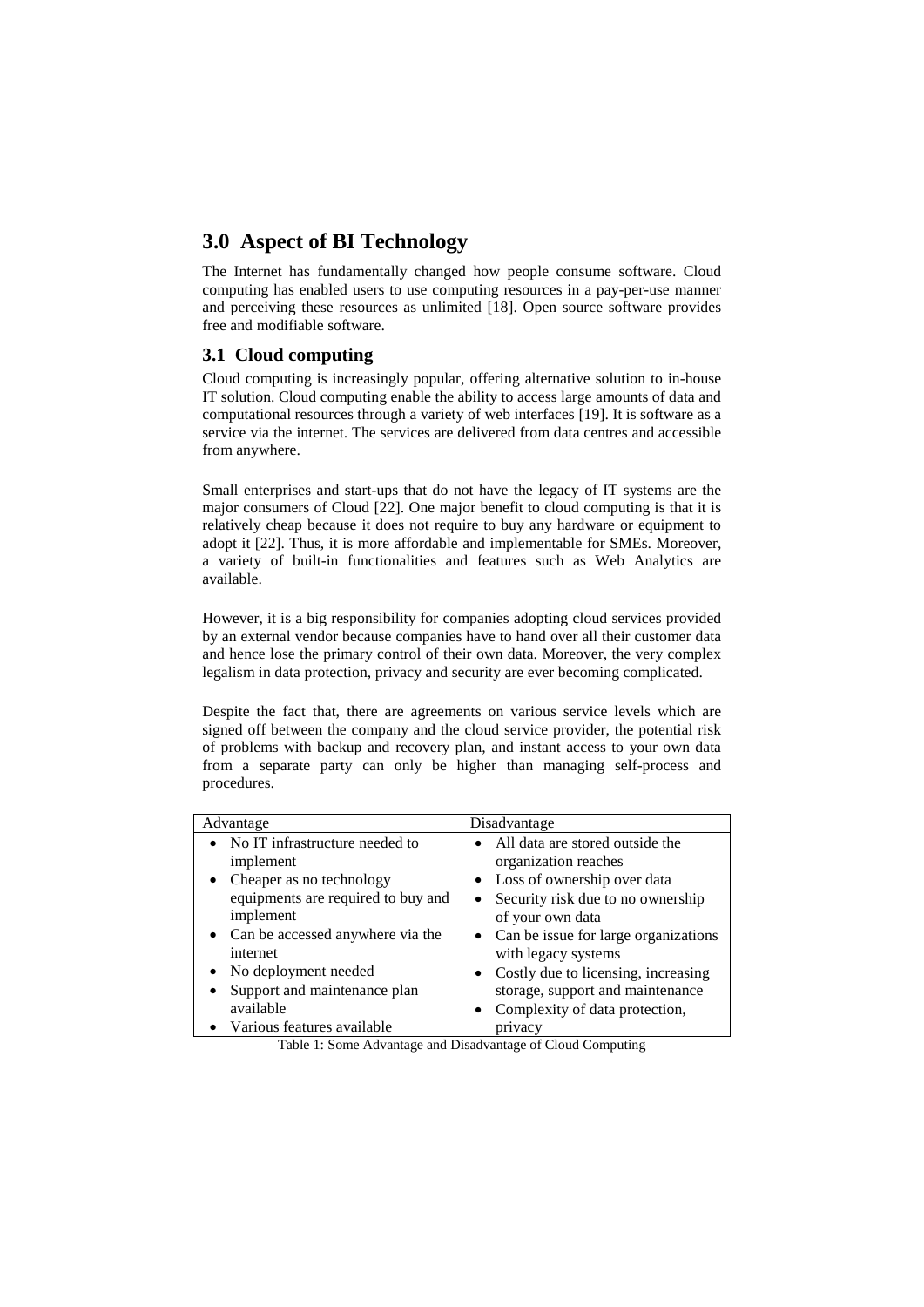#### **3.2 Open Source**

The term open source software is defined by the Open Source Organization as "software that can be freely used, changed, and shared (in modified or unmodified form) by anyone". An individual or organization can use open software by modifying the original sources or features to meet their needs free of charge. However it must be under the licenses which comply with the Open Source Definition.

One major distinctive advantage to the Open Source Approach is the opportunity available to organizations in which they can implement it in accordance with their goals, rather than a proprietary software vendor [8].

| Advantage                             | Disadvantage                         |
|---------------------------------------|--------------------------------------|
| • Free to edit or modify              | • Required IT expertise if change or |
| • Open source community provides a    | improvements are required            |
| certain level of support and help     | • Configuration may take time as     |
| • Free to deploy some of commercial   | organization's existing systems and  |
| BIs such as Jasper, Panto, etc with a | needs                                |
| limited version                       |                                      |

Table 2: Some Advantage and Disadvantage of Open Source

### **3.3 SQL Server BI**

SQL Server is a database, product of Microsoft and is mainly used in database management system. However, SQL Server not only provides the ability to store data but offers a variety of services such as Integration, Analytics and Reporting [23].

One major benefit of SQL Server solution is that it provides all services such as database (data warehouse), integration (ETL, SSIS), Analytics and reporting which are fundamentally required in building a BI solution. The current latest version of SQL Server 2016 offers features such as predictive and analytic capability. In addition, it can be integrated with office applications such as Excel [23]. On the other hand, a level of knowledge and expertise in the technology itself is required in order to implement.

Overall, SQL Server is ideal for SMEs because it provides all tools and features required to build BI. It eliminates the need for buying extra tools and hence it makes it more affordable, and manageable in a realistic way.

## **4.0 Case Study**

The following is a case study of evaluation of BI in the independent insurance group Z. The BI method mentioned in section 2 is not fully implemented in this paper. The focus is rather concerned with the evaluation of current BI implementation at Insurance Group Z.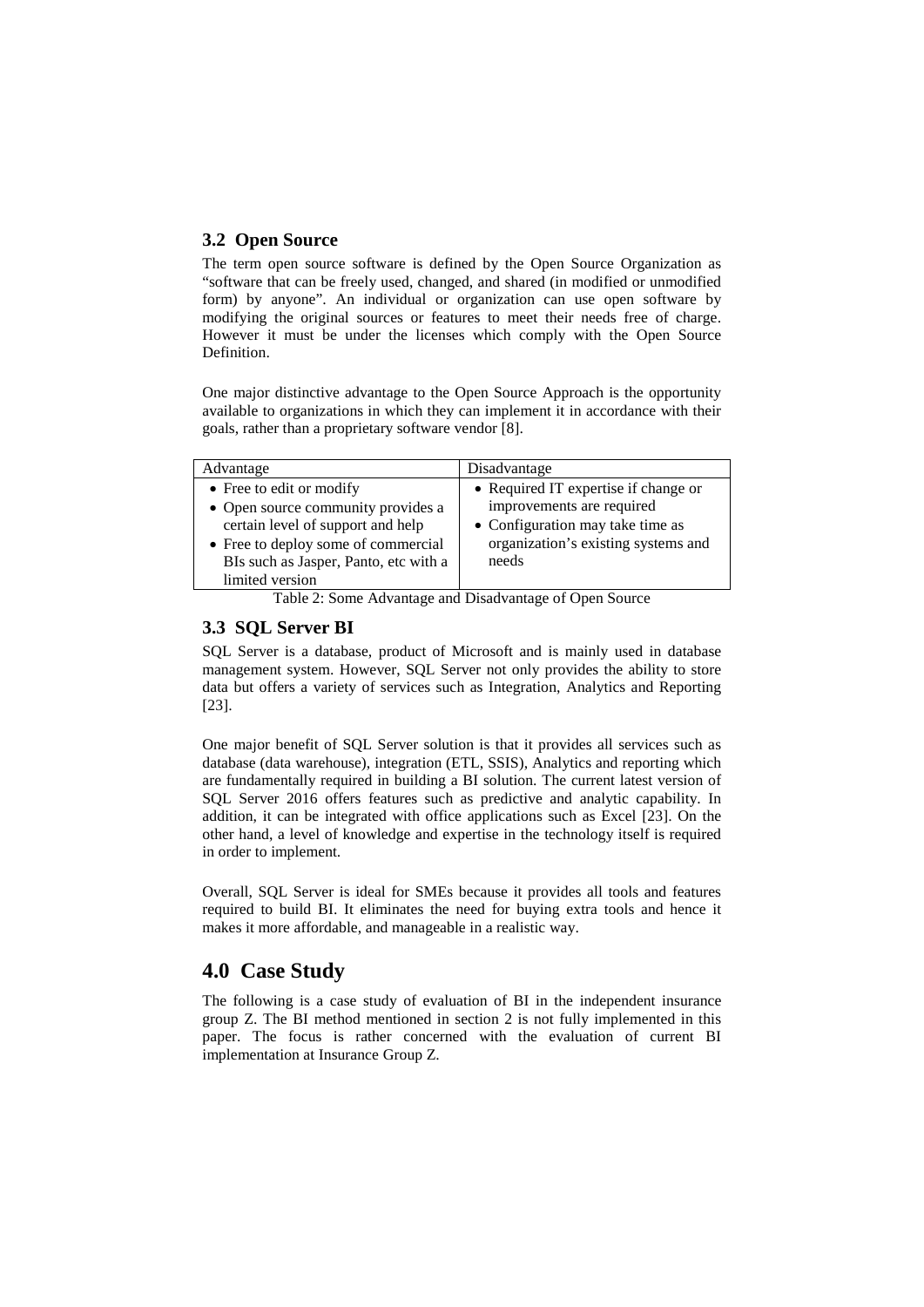Insurance Group Z is an insurer of household gadgets and appliances based in UK. It is formed of two partner companies: A and B. Company A primarily insures household appliances whereas Company B covers both gadgets and appliances with affordable and competitive prices. Group Z currently has insured over 68,000 customers. Both company A and B currently have two types of insurance policies, i.e. single product insurance policy and multi-product insurance policy. Both types of the insurance policies currently cover accidental, electronic and mechanical damages, loss and theft cover for over 50 products of appliances and gadgets. The current maximum number of covered product on a policy is 18 products.

Company B is solely online-oriented; the website where the customer can set up the policy and can make payment, and the online customer portal where customers can make claims, buy additional items, and download related policy documents. On the other hand, the sales of insurance product for Company A is internaloriented where the sales and retention teams dial existing and potential customers through the internal campaigns. Prospective customer leads are supplied by external parties on a daily basis or in real time.

Insurance Group Z primarily uses over six SQL Server 2008 R databases storing for customer, policy, claim, payment and marketing data. Each database has APIs consumed by the company's systems such as CRM, Sales, Claims, Reports, etc. In addition, MySQL database is used for campaign dialler and call recording. However, these databases are not designed or optimized for BI, reports or related ad hoc queries. Thus this makes it difficult for business users to gain insights of business performance, customers and growth in efficient ways.

#### **4.1 BI Application**

#### **4.1.1 Management Supported System**

A management focused reporting system is designed and built, enabling the provision of information for business users and the addition of new reports as needed. A reporting database is used for storing raw and fact data as required. The primary purpose is for fast implementation and cost-saving due to no data warehouse.

#### **4.1.2 Vicidial**

Vicidial (Open Source Dialler) is used for the majority of the sales campaigns. It has various reports including real time capabilities, which allow the analysis of the performance of each campaign, sales agents, monitoring, disposition, etc.

#### **4.1.3 QlikView**

QlikView enables the Data Analyst to analyse data in different ways which cannot be easily and quickly implemented in the business. Key information of sales data with suppliers is analysed and learned. For example, analysis of sales data enables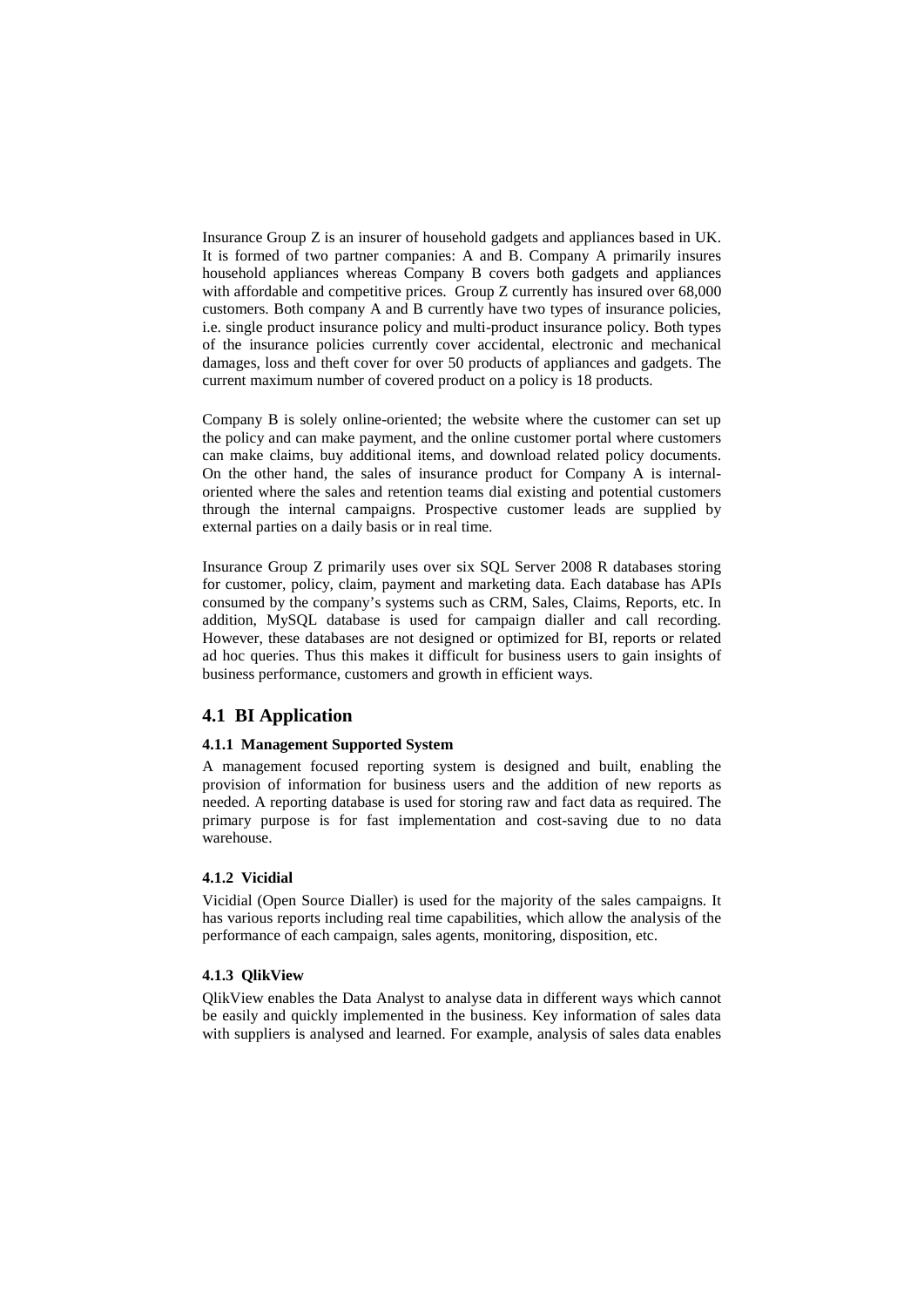the Analyst to see what kind of data from a specific provider is generating more sales than another provider.

#### **4.1.4 RStudio with R**

R programming with Apriori and RStudio is used for analyzing claim data and patterns. This gains better understanding of customer claim data, claim patterns, and enables the provision of valuable insights to the insurance group Z, supporting the decision-making process. Findings are converted into interactive web pages which can be easily accessible by business users.

The results of BI implementation enable decision makers to examine ways of optimising the business, creating new opportunities, and to respond quickly and more effectively to demands.

In addition, managements and business users have access to information of profit and cost drivers that directly impacts the business.

Handling the following business operations efficiently by the implemented BI solution increased revenue by 30%:

- Lead Data Trend Analysis planning and determining new lead strategies
- Campaign Dialler and Agent Analysis
- Estimating and forecasting sales
- Claim Analysis Claim data, claimed customers and products
- Monitoring and compliance to internal and external rules

One key component which will significantly advance the insurance group Z's BI capability is to implement data warehouse. This will enable the replacement of the inadequate reporting database used by the management supported system, and will maximize BI's effectiveness. In addition, exploring the implementation of a cloud based BI solution is extremely promising as it can bring substantial benefits of saving costs and resources. After all, BI is essential and a key enabler to increase business value and growth [7]. And the insurance group Z can leverage and unleash the complete value by implementing BI-enabled business strategy.

## **5.0 Conclusion**

BI is not just an IT system, but a corporate asset which enables organizations to manage insights of their data, businesses, strategies, profits (past, present, and forecast) and performance. Thus it helps to make better decisions.

Business IT Alignment plays an important role in an organization by enabling the business and IT management to work cohesively to support the organization's goals and objectives by implementing technology solutions such as BI-enabled business strategy.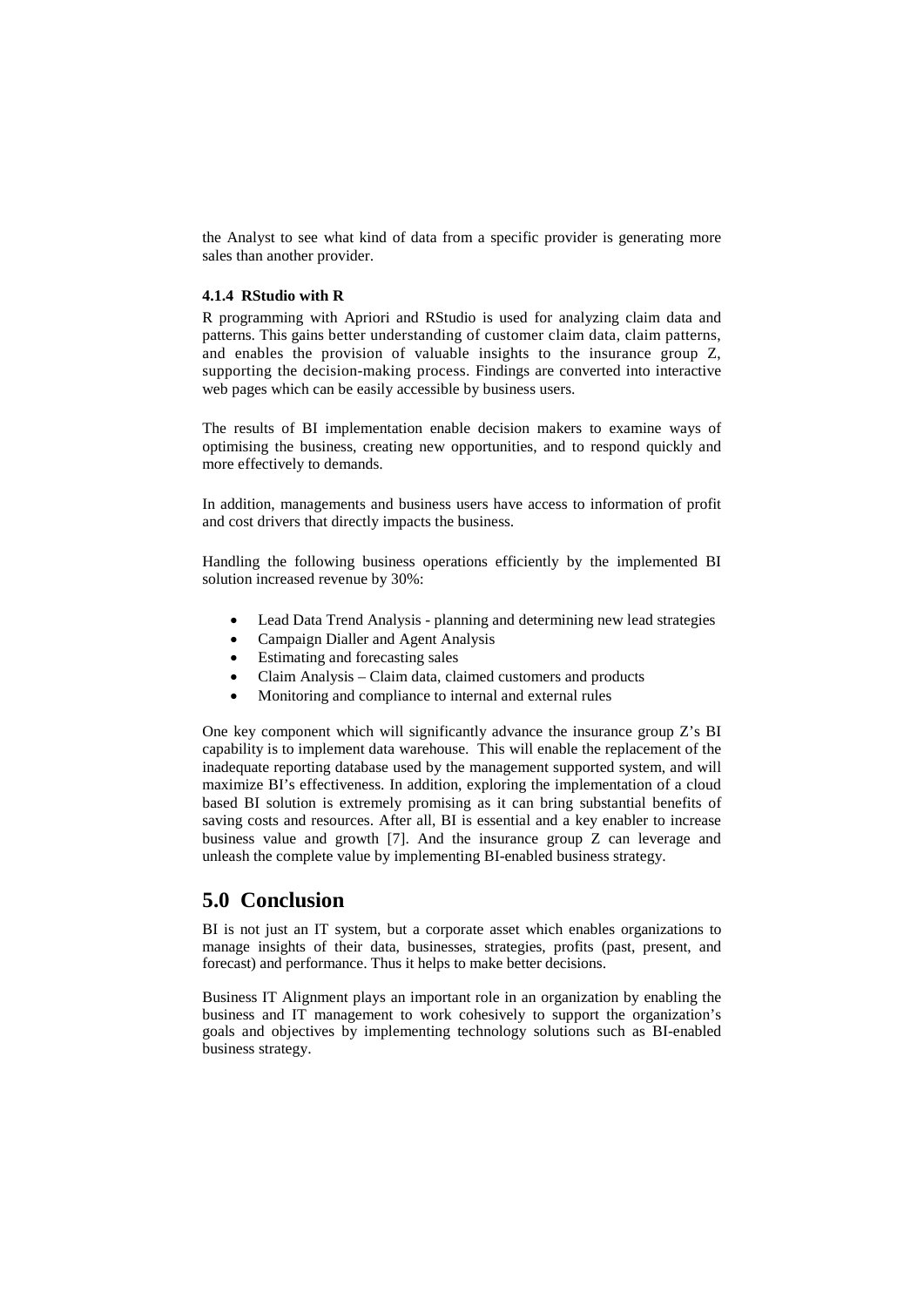SMEs requires a new approach in order to manage their insights of the businesses by implementing a BI solution, as various reasons discovered in the paper such as vendors targeted large enterprises, the capability of complex resources and finance. Hence some technology solutions were overviewed, and solutions such as cloud based or SQL Server BI solution is most promising to meet SMEs' requirements.

Overall, it is the challenge for organizations, SME or Large, to discover new ideas and processes, define strategy and implement the findings into BI capability as the competition grows, and market and customer demands increase. Most of all, BI is the ultimate asset and tool, which will enable organizations to manage insights of their business and make better decisions.

## **6.0 References**

- 1 Turban, E., Sharda, R., Delen, D., King, D., 2011. Business intelligence, A Managerial Approach. 2nd ed. Boston: Prentice Hall
- 2 Chaudhuri, S., Dayal, U., Narasayya, V., 2011. Communication of the ACM on *An overview of business intelligence technology*. Volume 54 Issue 8, August 2011 Pages 88-98
- 3 Olsak C. M., Ziemba E. Interdisciplinary Journal of Information, Knowledge, and Management on Critical Success Factors for Implementing Business Intelligence Systems in Small and Medium Enterprises on the Example of Upper Silesia, Poland, Volume 7, 2012
- 4 Rogalski S, Fisher, "Business Intelligence: 360" Insight: Insight: A Powerful Combination of Capabilities", DM Review, Feb. 2003.
- 5 Mark Robinson, "Business Intelligence Infrastructure", BI Report, May 2002.
- 6 McAfee A., Brynjolfsson E. Harvard Business Review. Investing in the IT Makes Competitive Difference, 2008
- 7 Watson H. J., Wixom B. H., 2007. The Current State of Business Intelligence, Computer, Volume: 40, Issue: 9, Page(s): 96 – 99.
- 8 Koenig J, Seven Open Source Business Strategies for Competitive Advantage, 2004
- 9 Moss L. T., Atre S. Business Intelligence Roadmap: The Complete Project Lifecycle for Decision Support Applications. Boston: Addison Wesley, 2003
- 10 Luhn, H. P., 1958. IBM J. Research and Development. A Business Intelligence System, vol. 2, pp. 314-319.
- 11 Gibson M, Arnott D., Jagielska I., 2004. Proc. IFIP, International conference on Decision Support Systems. Evaluating the Intangible Benefits of Business Intelligence: Review and Research Agenda. pp. 295-305.
- 12 Porter, M. E., Millar, V. E., 1985. Harvard Business Review. How Information Give You Competitive Advantage
- 13 Kimball R., Ross M. The Data Warehouse Toolkit, The Definitive Guide to Dimensional Modeling, 3rd Ed. Indiana: John Wiley & Sons, 2013.
- 14 Pauwels K., Ambler T., Clark B.H., LaPointe P., Reibstein D., Skiera B., Wierenga B, Wiesel T. Journal of Service Research on Dashboards as a